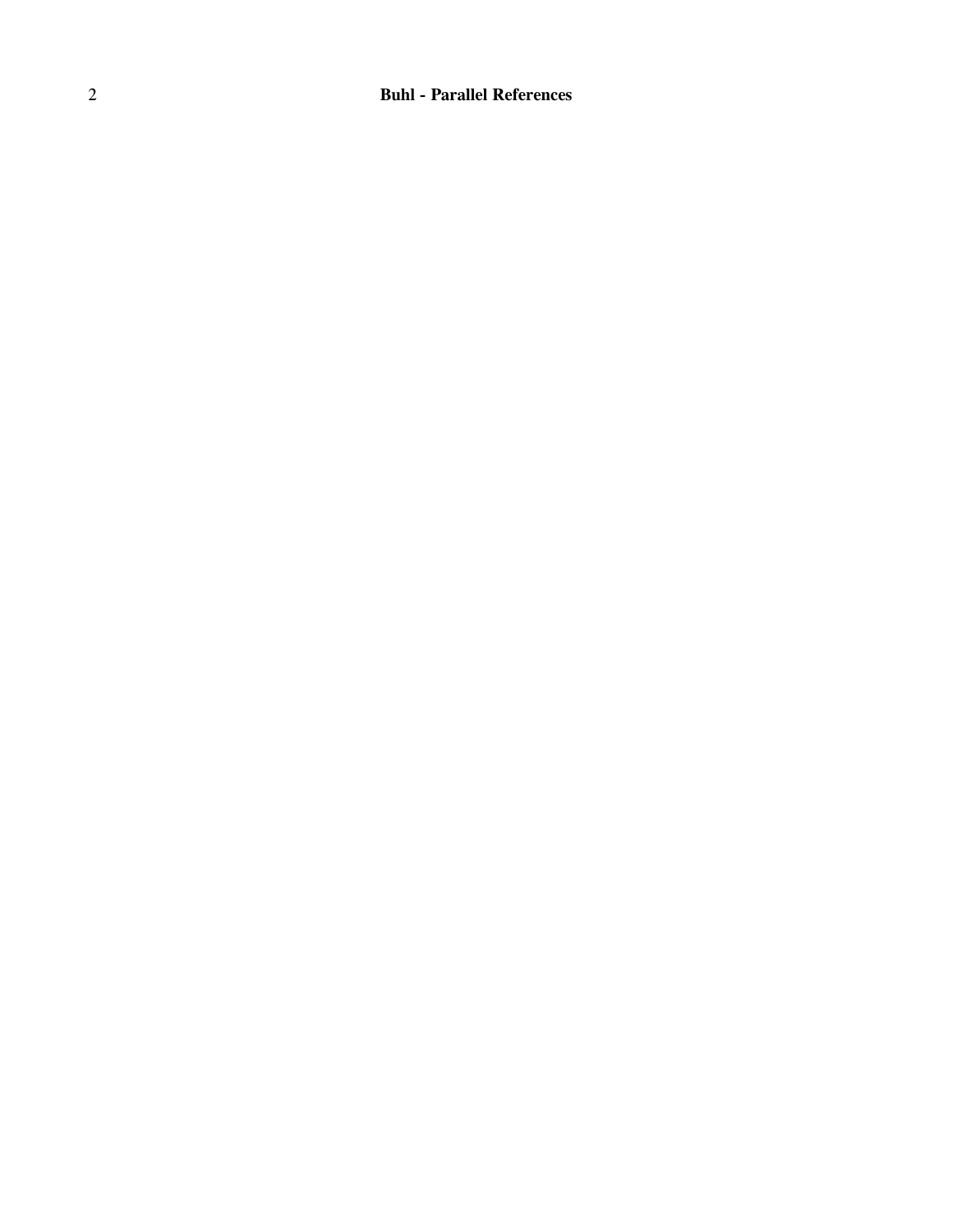# **REFERENCES TO MINNESOTA STATUTES**

| M.S. Cite           | <b>Code Section</b> |
|---------------------|---------------------|
| 12.25               | 32.01, 32.05        |
| 12.31               | 32.07               |
| 15.0418 - 15.0426   | 110.07              |
| 18.46(13)           | 92.02               |
| 84.992              | 74.01               |
| $88.16 - 88.22$     | 92.71               |
| Ch. 103F            | 151.076             |
| 103G.005, subd. 15  | 151.076             |
| 103G.005, subd. 15a | 151.076             |
| 115.01(8)           | 52.15               |
| 115.07              | 52.15               |
| 134.001 - 135.15    | 31.15               |
| Ch. 134             | 113.03              |
| 144.391             | 112.01              |
| 152.02              | 114.02              |
| Ch. 169             | 70.01, 70.99, 74.01 |
| 171.01              | 70.01               |
| 171.02              | 70.01               |
| 171.24              | 70.01               |
| 205.07(I)           | 30.01               |
| 216B.095 - 216B.097 | 50.04               |
| 237.162             | 93.10               |
| 237.163             | 93.10               |
| Ch. 245A            | 113.03              |
| 300.06              | 93.04               |
| 303.06              | 113.06              |
| Ch. 329             | 111.03              |
| 333.01              | 113.06              |
| 340A.101, subd. 25  | 110.02              |
| 340.11(11)(C)       | 110.08              |
| 340.119             | 110.10              |
| Ch. 340A            | 110.01              |
| 340A.409            | 110.03              |
| 340A.412(10)        | 110.06              |
| 340A.801            | 110.03, 110.22      |
| Ch. 347             | 90.08               |
| 347.51              | 90.12               |
|                     |                     |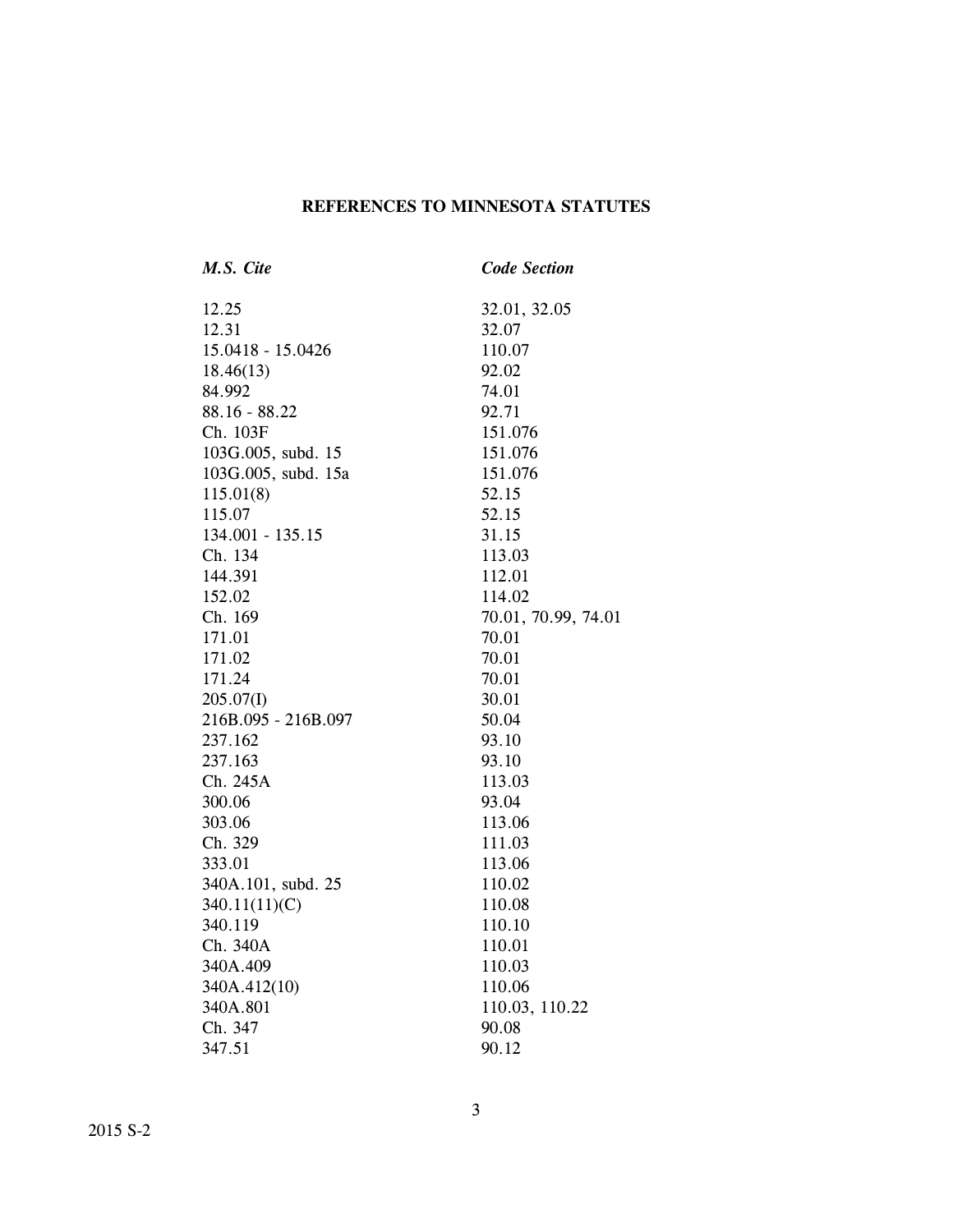| M.S. Cite              | <b>Code Section</b> |
|------------------------|---------------------|
| 364.03(3)              | 113.10              |
| 368.03(2)              | 113.10              |
| 394.21 - 394.37        | 151.002             |
| 429.01                 | 92.01               |
| 429.101                | 92.02, 92.21        |
| Ch. 462                | 151.076             |
| 462.357, Subdivision 2 | 151.130             |
| 463.15 - 463.26        | 92.01               |
| 463.17                 | 92.20               |
| 463.26                 | 152.01              |
| 466.02                 | 151.005             |
| 466.07                 | 151.005             |
| 469.090 - 469.108      | 31.02               |
| 471.705                | 30.15               |
| 514.67                 | 92.01               |
| 609.74                 | 92.15, 114.07       |
| 617.241 - 617.299      | 113.10              |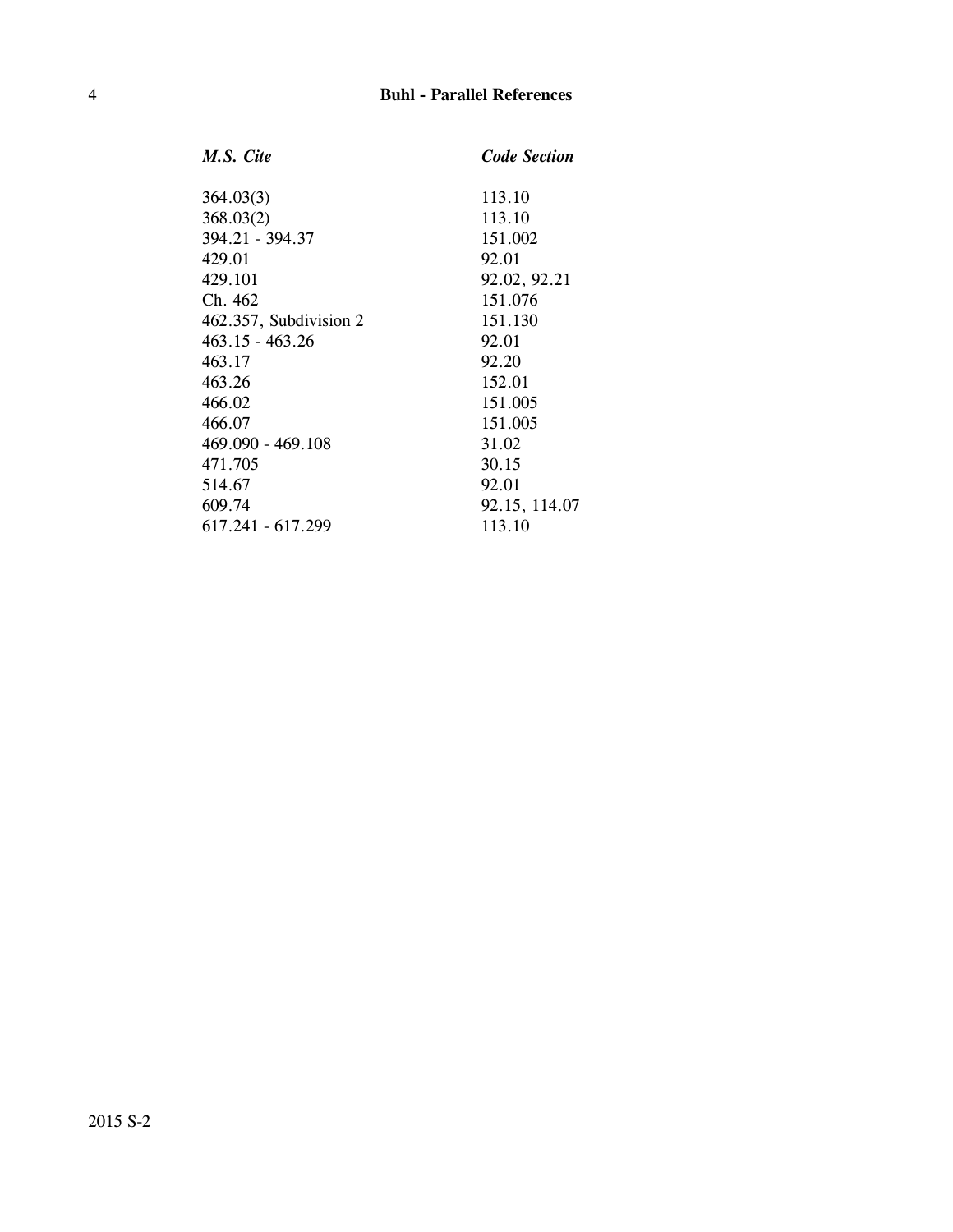### **REFERENCES TO PRIOR CODE**

| <b>Prior Code Section</b> | <b>2001 Code Section</b>  |
|---------------------------|---------------------------|
| 2.01                      | 30.15                     |
| 2.02                      | 30.15                     |
| 2.03                      | 30.17                     |
| 2.04                      | 30.18                     |
| 2.05                      | 30.19                     |
| 2.06                      | 30.19                     |
| 2.07                      | 30.19                     |
| 2.08                      | 30.19                     |
| 2.09                      | 30.20                     |
| 2.5.02                    | 91.02; Ch. 91, Appendix A |
| 2.5.03                    | 91.03; Ch. 91, Appendix B |
| 2.5.05                    | 91.04                     |
| 2.5.07                    | 91.01, 91.05              |
| 2.5.09                    | 91.06                     |
| 2.10                      | 30.20                     |
| 2.11                      | 30.21                     |
| 2.12                      | 30.21                     |
| 2.13                      | 30.21                     |
| 2.14                      | 30.21                     |
| 2.15                      | 30.21                     |
| 2.16                      | 30.22                     |
| 2.17                      | 30.23                     |
| 2.18                      | 30.24                     |
| 2.20                      | 30.19, 30.25              |
| 2.21                      | 30.26                     |
| 2.22                      | 30.26                     |
| 2.23                      | 30.26                     |
| 2.24                      | 30.28                     |
| 2.25                      | 30.15                     |
| 2.26                      | 30.21                     |
| 2.27                      | 30.27                     |
| 2.28                      | 30.01                     |
| 2.29                      | 30.04                     |
| 2.30                      | 30.02                     |
| 2.31                      | 30.03                     |
| 3.01                      | $31.15 - 31.17$           |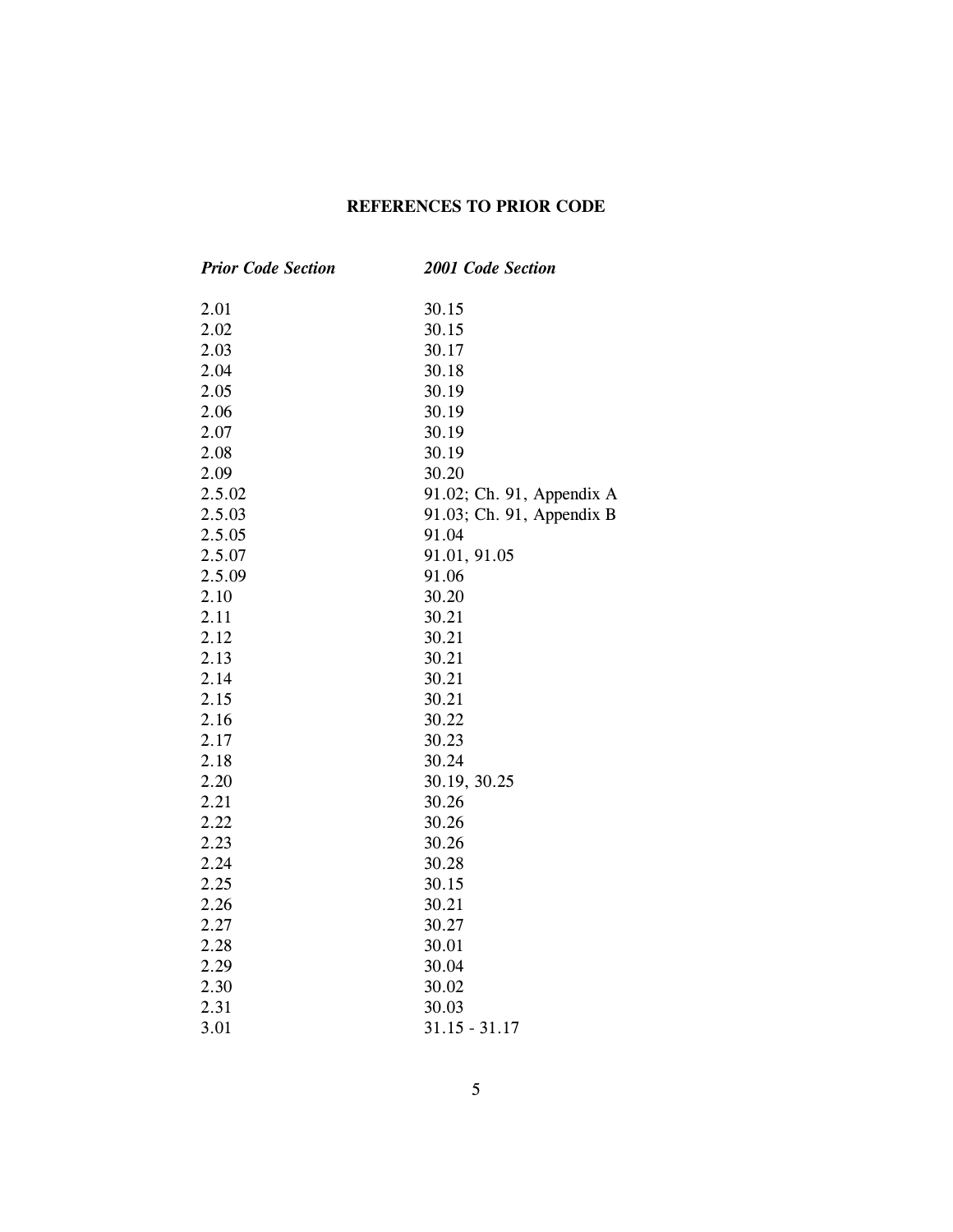#### 6 **Buhl - Parallel References**

| 2001 Code Section |
|-------------------|
| $31.25 - 31.28$   |
| 31.35, 31.36      |
| 110.01            |
| 110.02            |
| 110.03            |
| 110.03            |
| 110.04            |
| 110.05            |
| 110.05            |
| 110.06            |
| 110.10            |
| 110.10            |
| 110.07            |
| 110.09            |
| 110.08            |
| 110.10            |
| 110.20            |
| 110.21            |
| 110.22            |
| 110.23            |
| 52.01             |
| 52.15             |
| 52.16             |
| 52.17             |
| 52.18             |
| 52.19             |
| 52.20             |
| 52.21             |
| 52.22             |
| 52.23             |
| 52.24             |
| 71.01             |
| 73.01             |
| 73.02             |
| 73.03             |
|                   |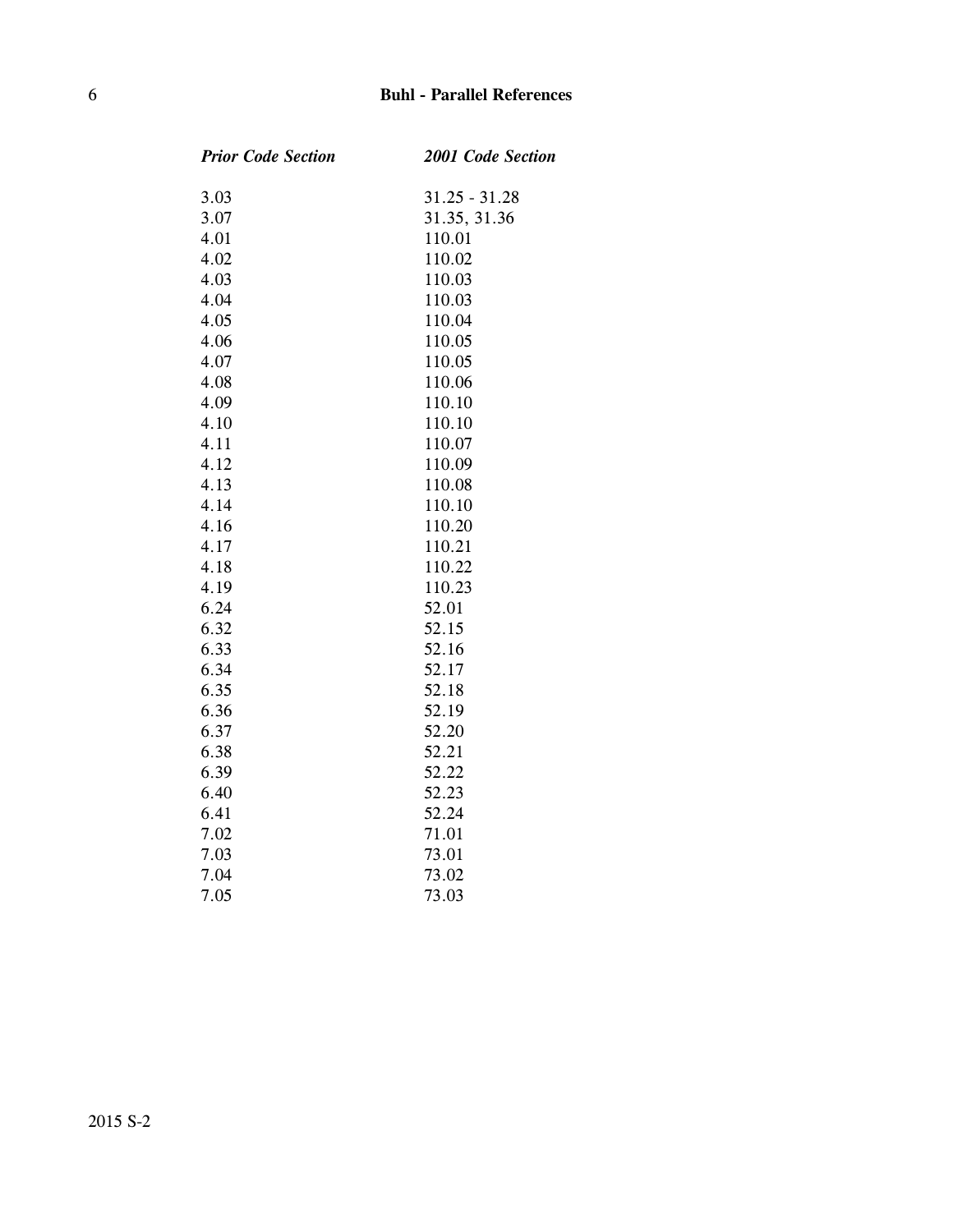| <b>Prior Code Section</b> | 2001 Code Section |
|---------------------------|-------------------|
| 7.06                      | 73.04             |
| 7.07                      | 73.05             |
| 7.12                      | 72.01             |
| 7.13                      | 72.02             |
| 7.14                      | 72.03             |
| 7.15                      | 72.04             |
| 7.16                      | 71.20             |
| 7.17                      | 71.21             |
| 7.18                      | 71.03             |
| 7.19                      | 71.02             |
| 7.20                      | 71.04             |
| 7.21                      | 71.09             |
| 7.22                      | 71.07             |
| 7.23                      | 72.05             |
| 7.24                      | 71.05             |
| 7.25                      | 72.06             |
| 7.26                      | 71.06             |
| 7.27                      | 71.08             |
| 7.28                      | 70.02             |
| 7.29                      | 72.07             |
| 7.31                      | 72.08             |
| 9.07                      | 130.02            |
| 9.09                      | 130.01            |
| 9.12                      | 133.01            |
| 9.13                      | 131.01, 133.02    |
| 9.20                      | 132.01            |
| 9.21                      | 131.03            |
| 9.23                      | 133.03            |
| 9.24                      | 131.02            |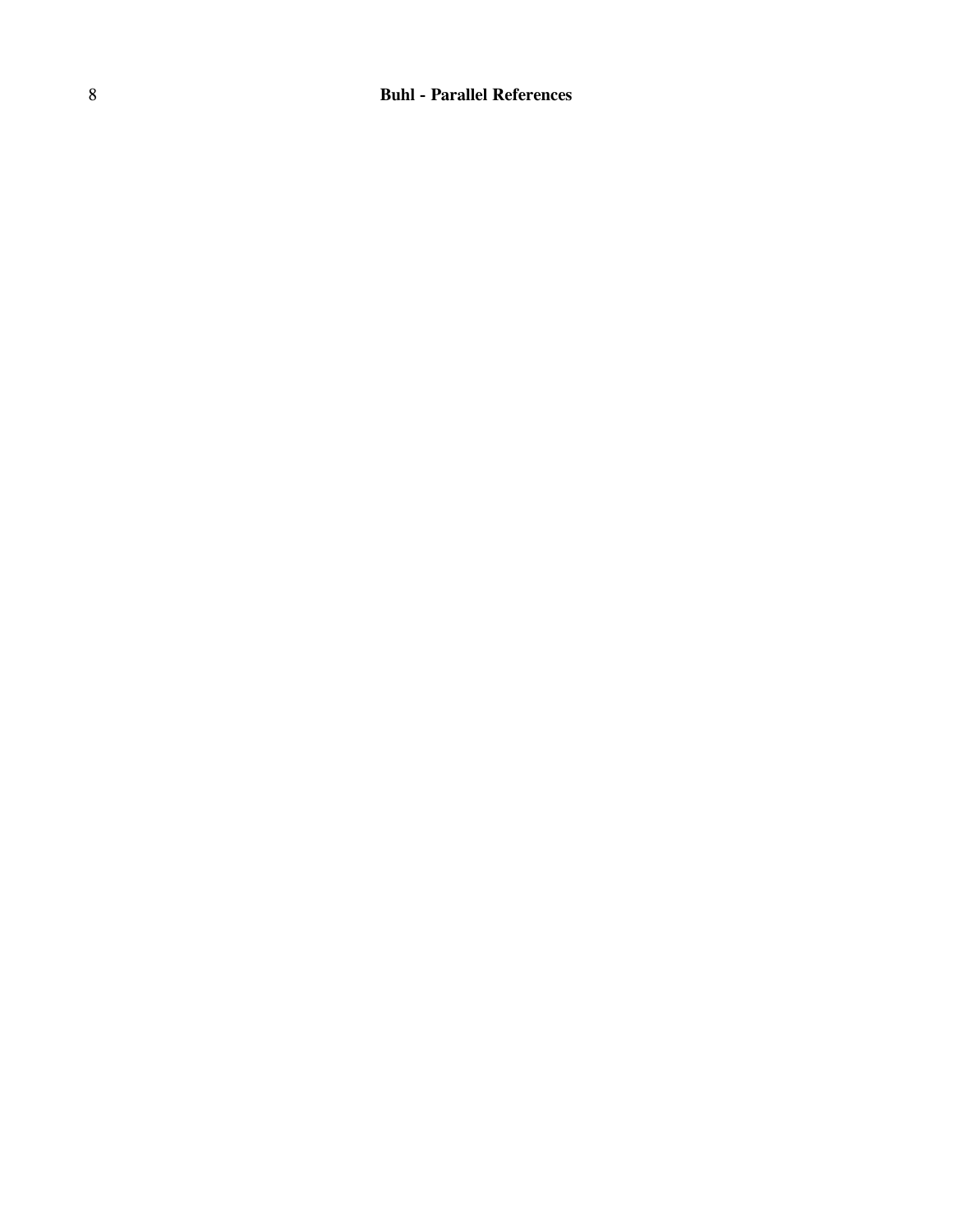## **REFERENCES TO ORDINANCES**

| Ord. No.       | Series No.           | <b>Date Passed</b> | <b>Code Section</b>                   |
|----------------|----------------------|--------------------|---------------------------------------|
|                |                      | $ -$               | <b>T.S.O. II</b>                      |
| 153            |                      | $8-16-82$          | 72.02                                 |
| 162            |                      | 12-30-85           | $52.35 - 52.40$                       |
| 3              | <b>Second Series</b> | $11 - 2 - 87$      | 110.06                                |
| $\overline{4}$ | <b>Second Series</b> | $1-19-88$          | 30.15                                 |
| 6              | <b>Second Series</b> | $5 - 3 - 88$       | 30.15                                 |
| $\overline{7}$ | <b>Second Series</b> | 11-21-89           | 30.18                                 |
|                |                      | $-90$              | 74.01 - 74.05, 74.99                  |
| 9              | <b>Second Series</b> | $9 - 4 - 90$       | $31.15 - 31.17$                       |
| 14             | <b>Second Series</b> | 11-16-93           | T.S.O. II                             |
| 15             | <b>Second Series</b> | 12-21-93           | 110.22                                |
| 15             | <b>Second Series</b> | $2 - 15 - 94$      | 51.02, 51.99                          |
| 17             | <b>Second Series</b> | 7-19-94            | T.S.O. I                              |
| 18             | <b>Second Series</b> | $2 - 21 - 95$      | T.S.O. II                             |
| 19             | <b>Second Series</b> | $7 - 5 - 95$       | T.S.O. I                              |
| A19            | <b>Second Series</b> | $11 - 8 - 95$      | T.S.O. I                              |
| 20             | <b>Second Series</b> | $1-2-96$           | $31.01 - 31.05$                       |
| 98-01          |                      | $3-17-98$          | 112.01 - 112.13, 112.99               |
| 98-02          |                      | $3-17-98$          | 31.04                                 |
| 98-05          |                      | $7 - 21 - 98$      | 151.001 - 151.005, 151.010 - 151.014, |
|                |                      |                    | 151.020 - 151.037, 151.045 - 151.050, |
|                |                      |                    | 151.060 - 151.062, 151.070 - 151.075, |
|                |                      |                    | 151.080 - 151.083, 151.090 - 151.097, |
|                |                      |                    | 151.110 - 151.113, 151.020 - 151.022, |
|                |                      |                    | 151.130, 151.131, 151.999             |
| 98-07          |                      | 11-17-98           | T.S.O. I                              |
| 98-08          |                      | 12-15-98           | 71.10                                 |
| 99-02          |                      | $9 - 21 - 99$      | $113.01 - 113.06$ , $113.08 - 113.10$ |
| $02 - 01$      |                      | $5 - 21 - 02$      | 71.04                                 |
| 06-01          |                      | $3 - 21 - 06$      | 50.10                                 |
| $06 - 02$      |                      | $11 - 8 - 06$      | 151.071                               |
| $07 - 01$      |                      | $6 - 19 - 07$      | 151.071, 151.072                      |
| 08-01          |                      | $3 - 18 - 08$      | 151.076                               |
| $08 - 04$      |                      | $5 - 6 - 08$       | 31.15, 31.17                          |
| 08-05          |                      | $10 - 7 - 08$      | 151.071                               |
| 08-06          |                      | $12 - 2 - 08$      | $50.01 - 50.08$                       |